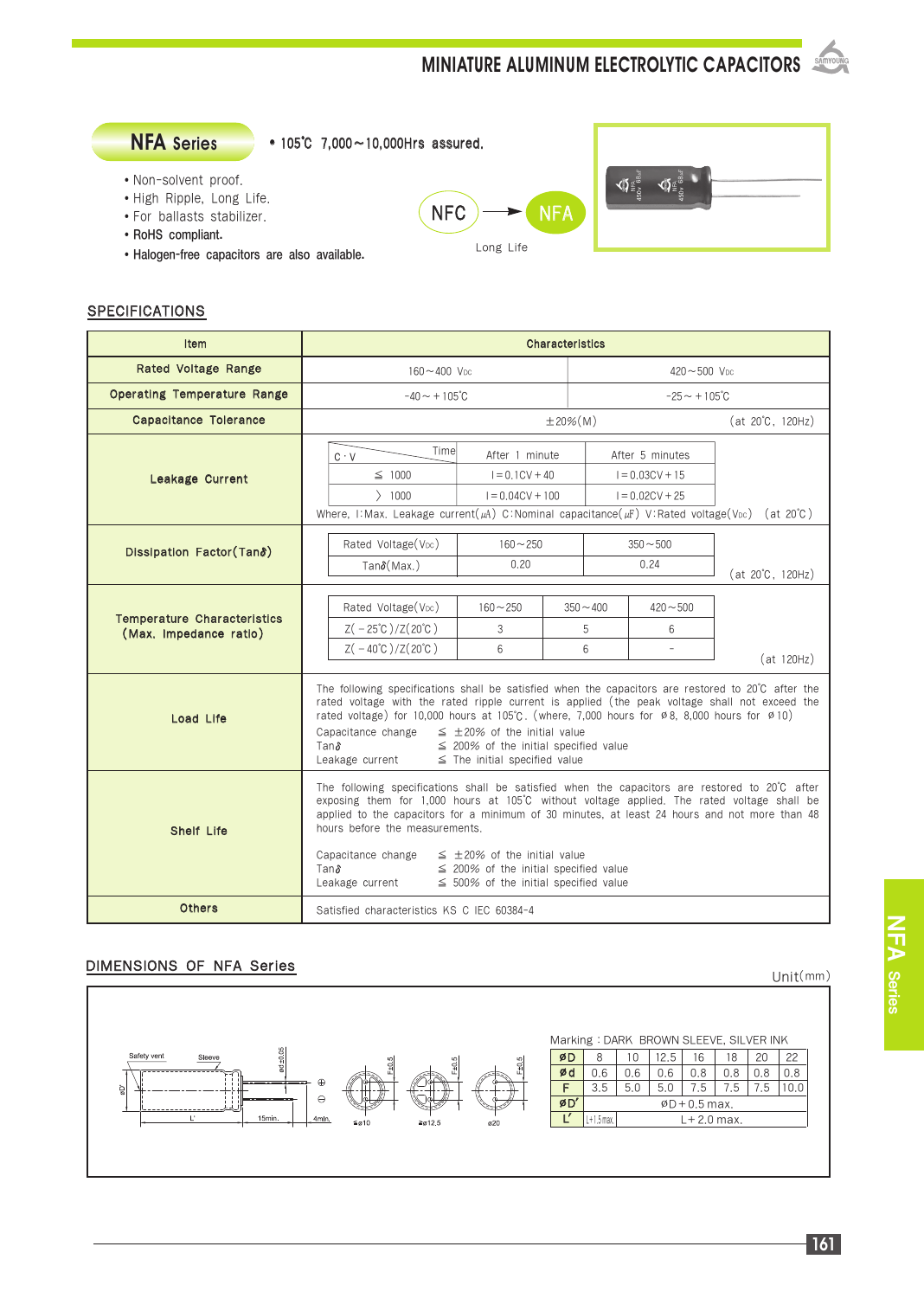# MINIATURE ALUMINUM ELECTROLYTIC CAPACITORS

### RATINGS OF NFA Series

| <b>V<sub>DC</sub></b> |                  | 160                                         | 200                                |                                                       |  |
|-----------------------|------------------|---------------------------------------------|------------------------------------|-------------------------------------------------------|--|
| <b>Items</b><br>μF    | ØDXL(mm)         | Rated Ripple Current<br>(mArms/105°C,120Hz) | ØDXL(mm)                           | Rated Ripple Current<br>$(mArms/105^{\circ}C, 120Hz)$ |  |
| 22                    | $10 \times 20$   | 192                                         | $10 \times 20$                     | 192                                                   |  |
| 33                    | $10 \times 20$   | 236                                         | $10 \times 20$<br>$12.5 \times 20$ | 236<br>262                                            |  |
| 47                    | $12.5 \times 20$ | 312                                         | $12.5 \times 20$                   | 312                                                   |  |
| 68                    | $12.5 \times 25$ | 409                                         | $10 \times 33$<br>$12.5 \times 25$ | 409<br>409                                            |  |
| 100                   | $16 \times 25$   | 548                                         | $16 \times 25$                     | 548                                                   |  |
| 150                   | $16 \times 31.5$ | 724                                         | $16 \times 31.5$                   | 701                                                   |  |
| 220                   | $16 \times 31.5$ | 876                                         | $18 \times 31.5$                   | 906                                                   |  |
| 330                   | $16 \times 35.5$ | 1.110                                       |                                    |                                                       |  |

| V <sub>DC</sub>    |                  | 250                                                   | 350              |                                                       |  |
|--------------------|------------------|-------------------------------------------------------|------------------|-------------------------------------------------------|--|
| <b>Items</b><br>μF | ØDXL(mm)         | Rated Ripple Current<br>$(mArms/105^{\circ}C, 120Hz)$ | ØDXL(mm)         | Rated Ripple Current<br>$(mArms/105^{\circ}C, 120Hz)$ |  |
| 10 <sup>10</sup>   | $10 \times 20$   | 130                                                   | $10 \times 20$   | 126                                                   |  |
| 22                 | $12.5 \times 20$ | 214                                                   | $12.5 \times 20$ | 207                                                   |  |
| 33                 | $12.5 \times 25$ | 285                                                   | $16 \times 20$   | 284                                                   |  |
| 47                 | $12.5 \times 25$ | 340                                                   | $16 \times 25$   | 364                                                   |  |
| 56                 | $10 \times 33$   | 350                                                   |                  |                                                       |  |
| 68                 | $16 \times 25$   | 452                                                   | $16 \times 31.5$ | 472                                                   |  |
| 100                | $16 \times 31.5$ | 591                                                   | $18 \times 31.5$ | 591                                                   |  |
| 150                | $18 \times 25$   | 700                                                   | $18 \times 40$   | 760                                                   |  |
| 220                | $18 \times 31.5$ | 850                                                   | $22 \times 45$   | 970                                                   |  |
| 330                | $20 \times 40$   | 1.196                                                 |                  |                                                       |  |

| V <sub>DC</sub>         |                                                          | 400 | 420              |                                              |  |
|-------------------------|----------------------------------------------------------|-----|------------------|----------------------------------------------|--|
| <b>Items</b><br>$\mu$ F | Rated Ripple Current<br>ØDXL(mm)<br>(mArms/105°C, 120Hz) |     | ØDXL(mm)         | Rated Ripple Current<br>(mArms/105°C, 120Hz) |  |
| 2.2                     | $8 \times 11.5$                                          | 27  | $8 \times 11.5$  | 25                                           |  |
| 3,3                     | $8 \times 11.5$                                          | 33  | $8 \times 11.5$  | 31                                           |  |
| 4.7                     | $8 \times 11.5$                                          | 39  | $8 \times 11.5$  | 37                                           |  |
| 6.8                     | $8 \times 15$                                            | 63  | $8 \times 20$    | 76                                           |  |
| 8.2                     | $8 \times 20$                                            | 75  | $10 \times 16$   | 87                                           |  |
| 10                      | $10 \times 20$                                           | 126 | $10 \times 20$   | 116                                          |  |
| 15                      | $10 \times 20$                                           | 154 | $10 \times 25$   | 155                                          |  |
| 22                      | $12.5 \times 25$                                         | 225 | $12.5 \times 20$ | 191                                          |  |
| 33                      | $16 \times 20$                                           | 284 | $16 \times 20$   | 262                                          |  |
| 47                      | $16 \times 25$                                           | 364 | $16 \times 25$   | 335                                          |  |
| 68                      | $16 \times 31.5$                                         | 472 | $18 \times 25$   | 435                                          |  |
| 82                      | $18 \times 31.5$                                         | 536 | $16 \times 31.5$ | 507                                          |  |
| 100                     | $18 \times 35.5$                                         | 611 | $18 \times 31.5$ | 580                                          |  |
| 120                     | $18 \times 40$                                           | 680 | $18 \times 40$   | 659                                          |  |
| 150                     | $18 \times 40$                                           | 760 | $18 \times 45$   | 757                                          |  |
| 180                     | $20 \times 40$                                           | 855 |                  |                                              |  |
| 220                     | $22 \times 45$                                           | 996 |                  |                                              |  |